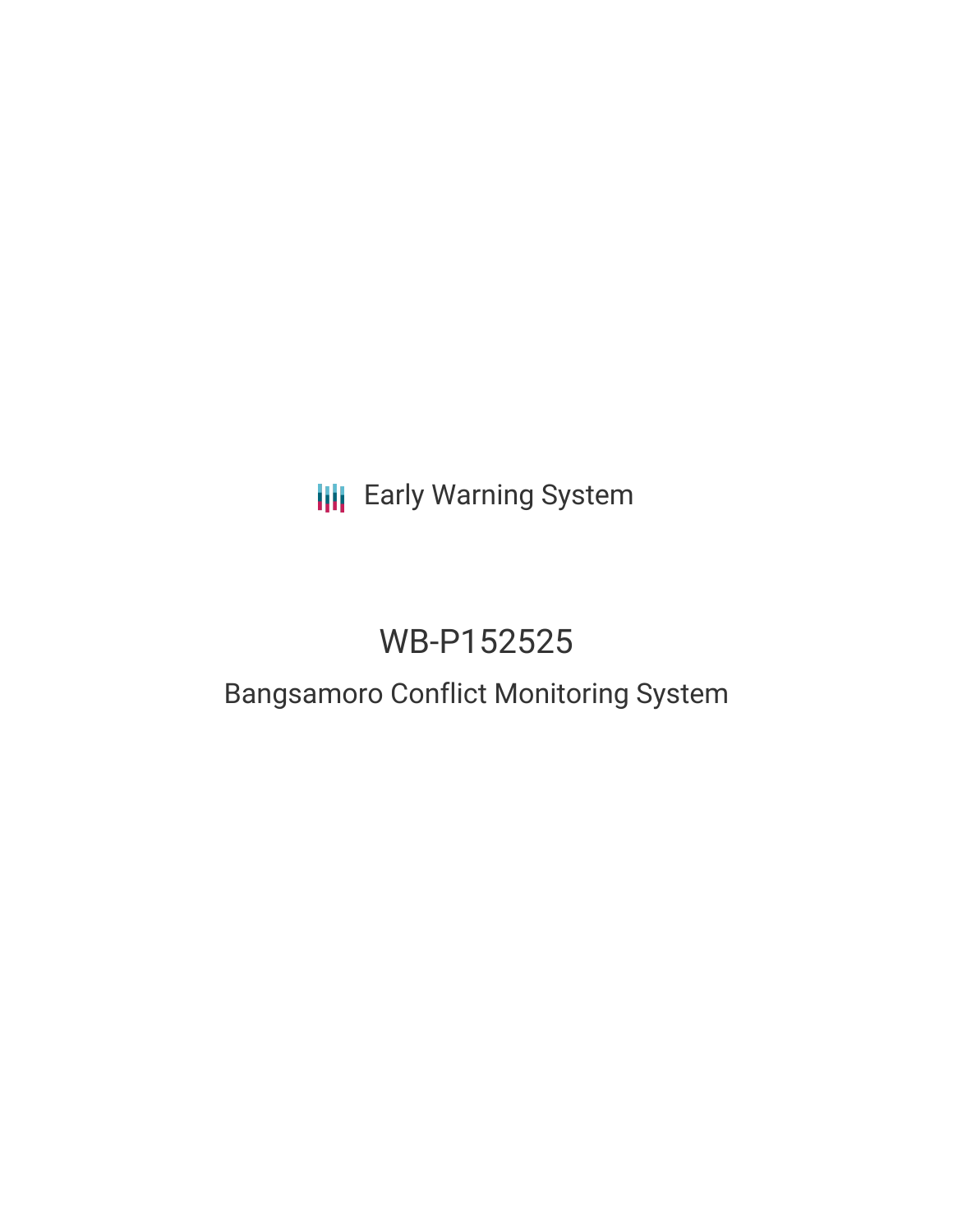#### **Quick Facts**

| <b>Countries</b>               | Philippines                           |
|--------------------------------|---------------------------------------|
| <b>Specific Location</b>       | Bangsamoro                            |
| <b>Financial Institutions</b>  | World Bank (WB)                       |
| <b>Status</b>                  | Active                                |
| <b>Bank Risk Rating</b>        | C                                     |
| <b>Voting Date</b>             | 2015-10-06                            |
| <b>Borrower</b>                | INTERNATIONAL ALERT (PHILIPPINES)     |
| <b>Sectors</b>                 | Communications, Technical Cooperation |
| <b>Investment Type(s)</b>      | Grant                                 |
| <b>Investment Amount (USD)</b> | $$0.54$ million                       |
| <b>Project Cost (USD)</b>      | $$0.54$ million                       |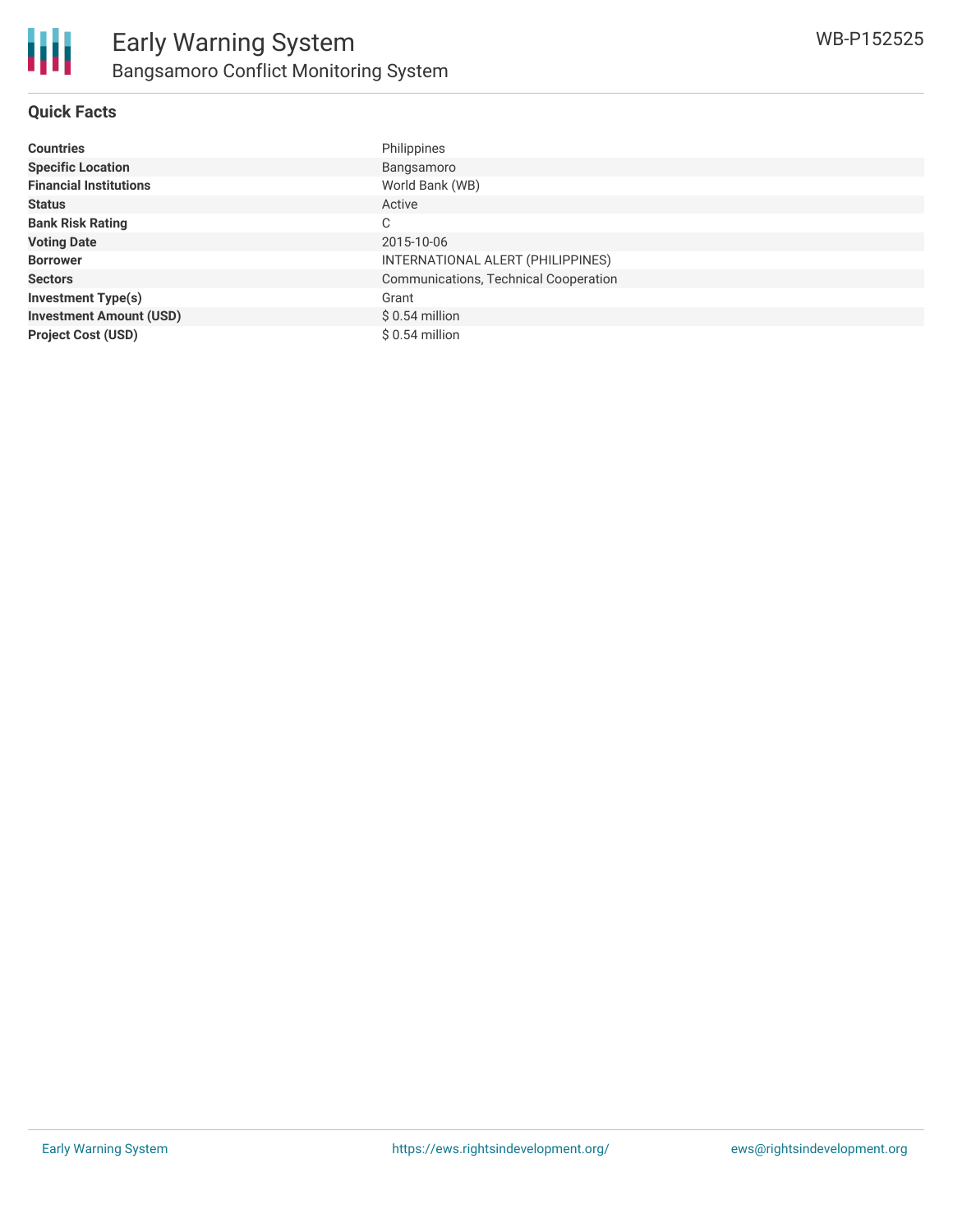

#### **Project Description**

This project finances the establishment of a monitoring system for violent conflicts to inform plans, policies, and programs in the Bangsamoro Autonomous Region of the Philippines. This includes three components: i) data collection and analysis; ii) capacity building; and iii) policy dialogue.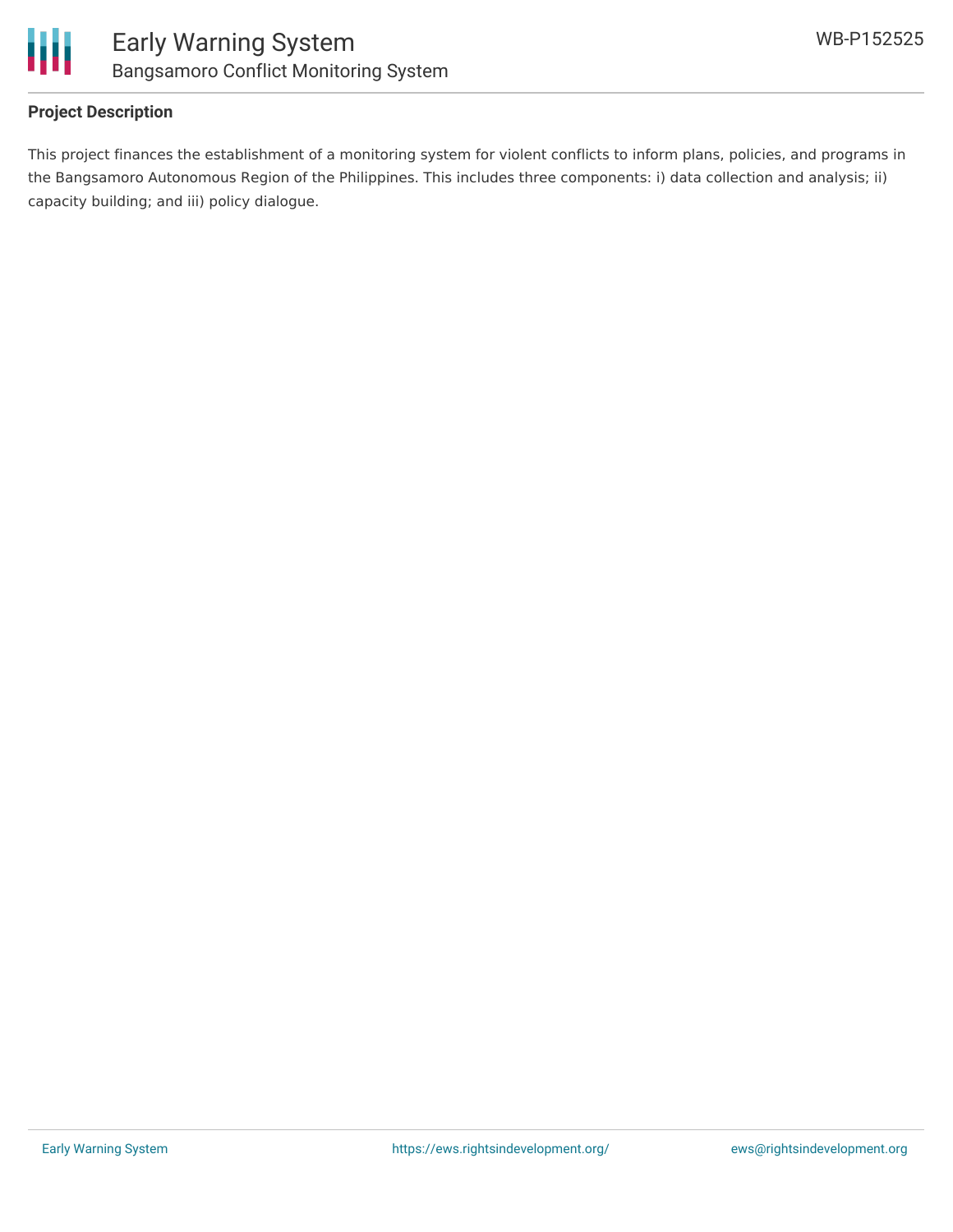

#### **Investment Description**

World Bank (WB)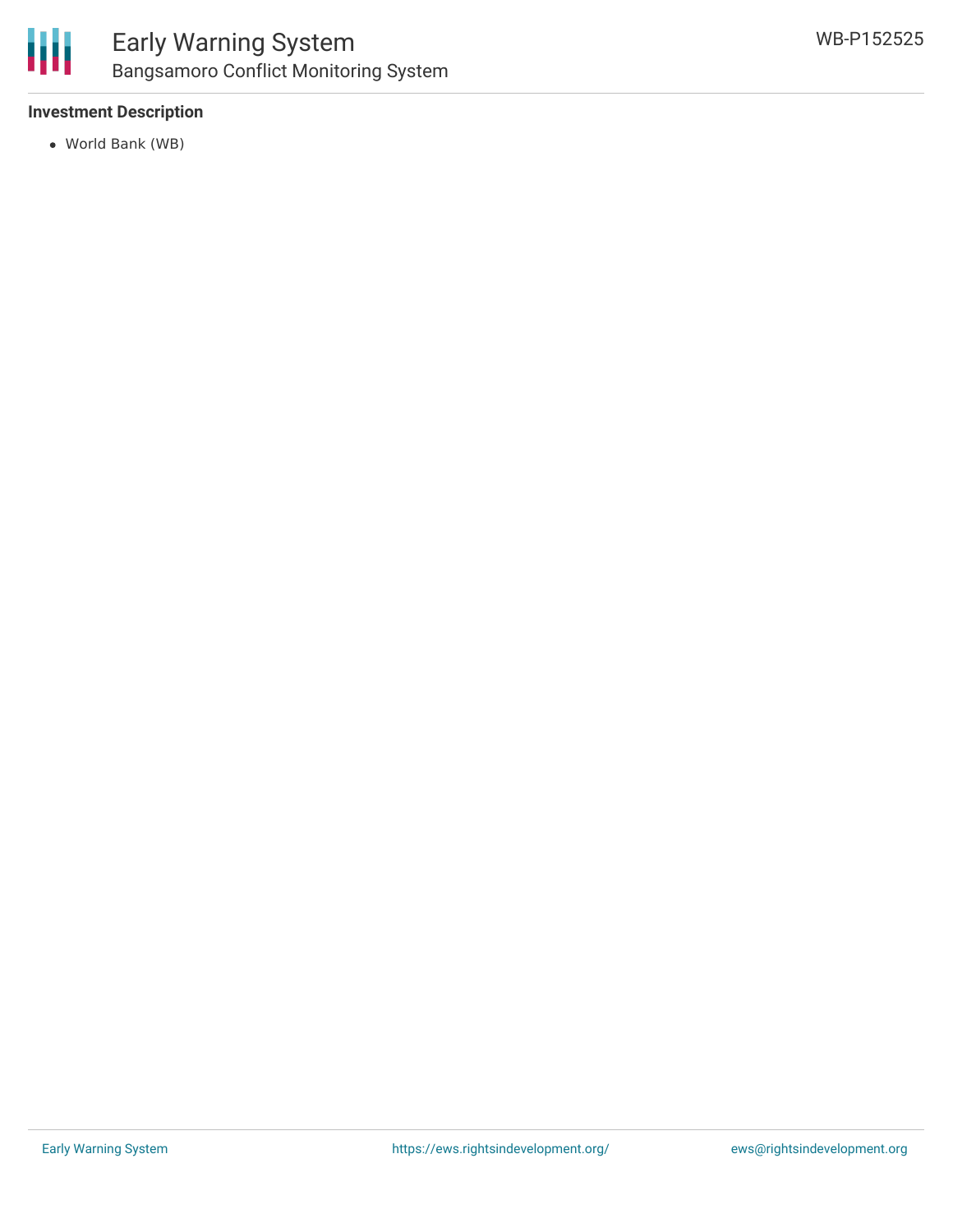

#### **Contact Information**

\*No contacts available\*

#### ACCOUNTABILITY MECHANISM OF WORLD BANK

The World Bank Inspection Panel is the independent complaint mechanism and fact-finding body for people who believe they are likely to be, or have been, adversely affected by a World Bank-financed project. If you submit a complaint to the Inspection Panel, they may investigate to assess whether the World Bank is following its own policies and procedures for preventing harm to people or the environment. You can contact the Inspection Panel or submit a complaint by emailing ipanel@worldbank.org. You can learn more about the Inspection Panel and how to file a complaint at: http://ewebapps.worldbank.org/apps/ip/Pages/Home.aspx.